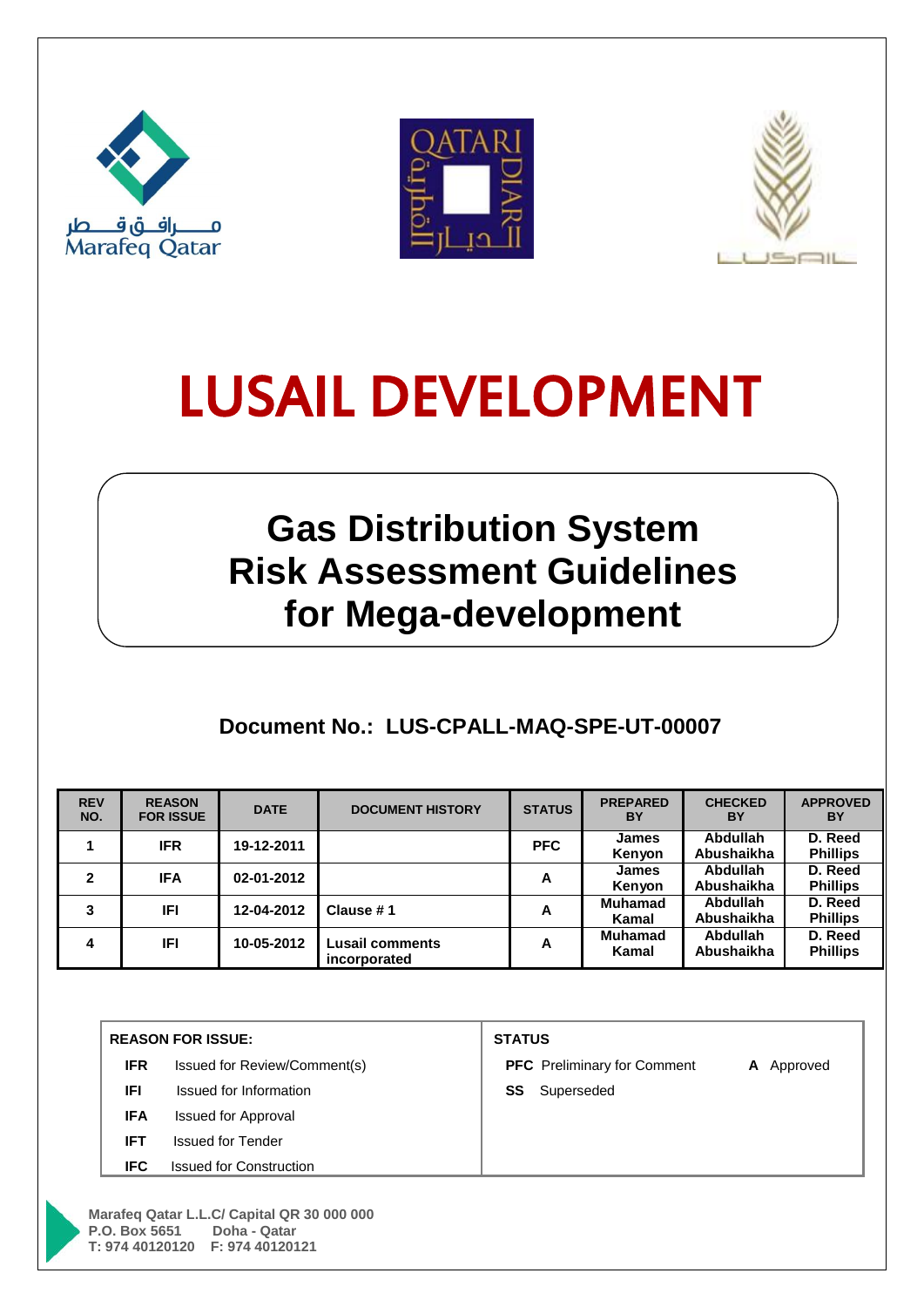





## **CONTENTS**

| 1           | <b>INTRODUCTION</b>        |   |
|-------------|----------------------------|---|
| $\mathbf 2$ | <b>SCOPE</b>               | 3 |
| 3           | <b>CODES AND STANDARDS</b> | 3 |
| 4           | <b>REQUIREMENTS</b>        |   |
| 5           | <b>METHODOLOGY</b>         | 5 |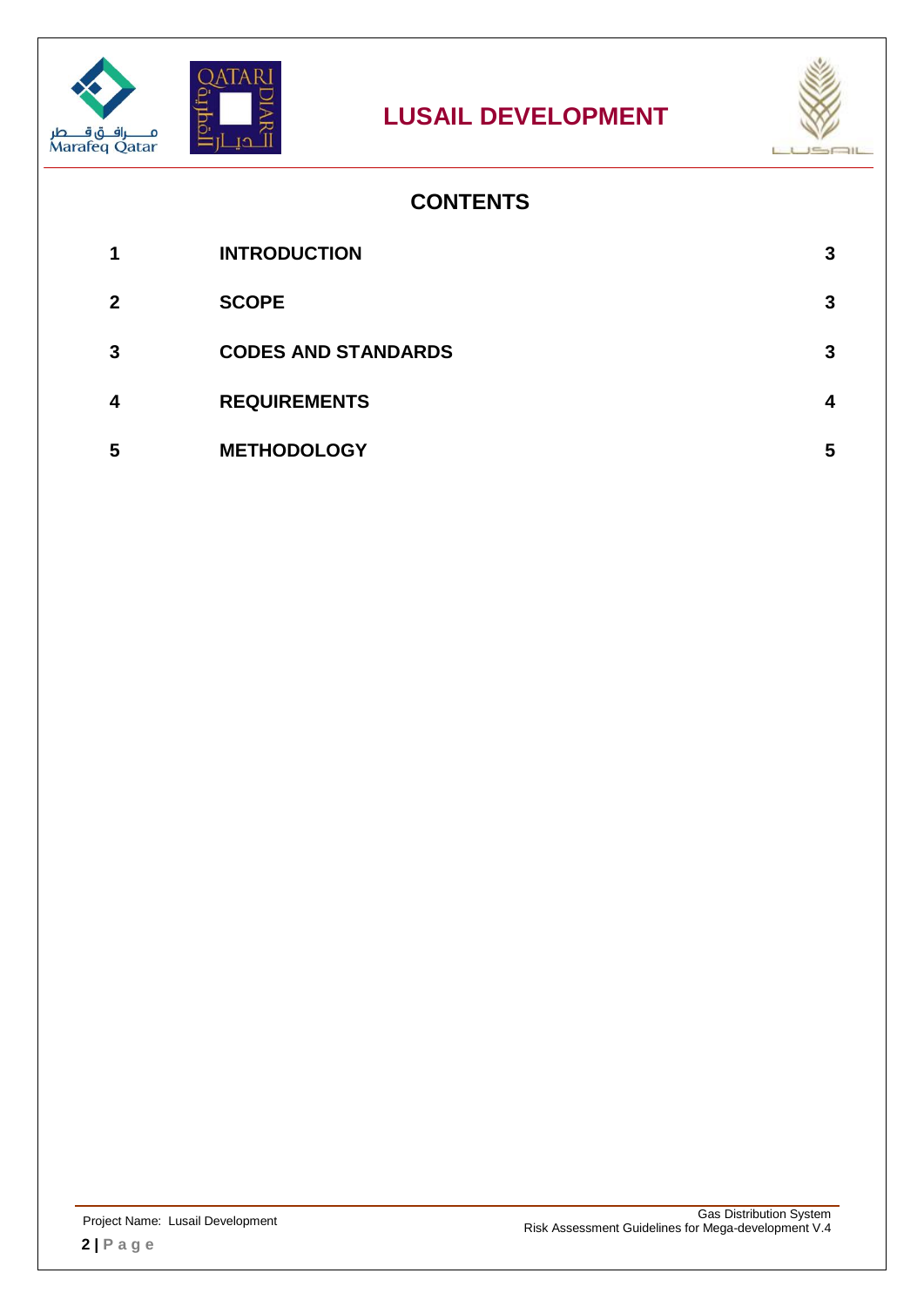

## **LUSAIL DEVELOPMENT**



### <span id="page-2-0"></span>**1 INTRODUCTION**

This document shows the scope of Risk Assessment that Marafeq require the Megadeveloper to carry out on the gas network that they are responsible for within their districts. The risk assessment must be carried out by a Risk Assessment Specialist.

#### <span id="page-2-1"></span>**2 SCOPE**

The limits of the Risk Assessment are from the Marafeq provided tie-in points to the primary pressure stations within the individual plots.

#### <span id="page-2-2"></span>**3 CODES AND STANDARDS**

The Risk Assessment must be carried out according to the following codes and standards.

- IGE/TD/3 Edition 4 Steel and PE pipelines for gas distribution.
- IGE/TD/3 Edition 4 amendments issued 2005.
- IGE/TD/4 Edition 3 Gas services.
- IGE/TD/4 Edition 4: PE and Steel gas services and service pipe work.
- IGE/TD/3 Edition 4 Supp1: Handling, transport and storage PE pipes and fittings.
- IGE/GL/9: Guidance for large consumers in dealing with Natural gas supply emergencies.
- IGE/SR/24: Risk assessment techniques.
- IGE/SR/25: Hazardous area classification of Natural gas installations.
- IGEM/TD/13 Ed 2: Pressure regulating installations for Natural Gas, Liquefied Petroleum Gas and Liquefied Petroleum Gas/Air.
- IGE/SR/23 2nd Imp: Venting of Natural Gas.
- All IGE related Amendments and updates in September 2011.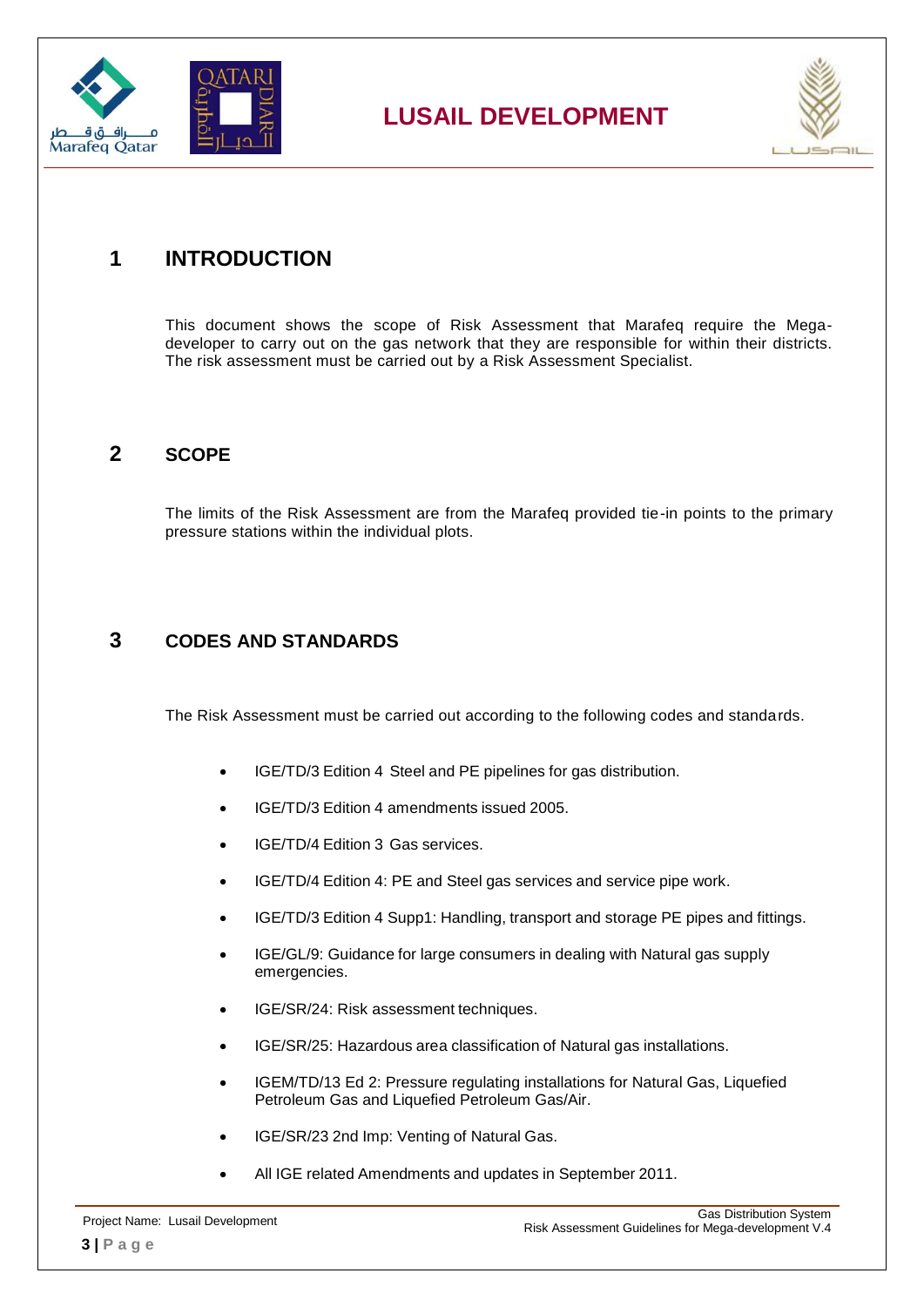



- NFPA 58: Liquefied Petroleum Gas Code, 2011 Edition.
- NFPA 59: Utility LP-Gas Plant Code Latest Edition
- NFPA 54: National Fuel Gas Code. 2011 Edition.
- LPGA: Liquid Petroleum Gas Association United Kingdom.
- WOQOD Gas Department Regulations.

#### <span id="page-3-0"></span>**4 REQUIREMENTS**

The following points must be covered within the risk assessment:

- The design criterion has been taken from IGE TD3 Edition 4 section 5.1.1.
- In all matters the overriding objective is safety.
- Adoption of best internal practices utilizing appropriate modern technology.

In addition the design principles must include:

- Protection of customers, public, property and environment from injury damage or harm.
- Assurance of a safe reliable, effective, efficient and secure supply of gas to consumers.

These principles shall be achieved by:

- Making provisions to reasonable mitigate the risk and consequences of the system failure, naturally occurring hazards or third party interference.
- Ensuring that any design is appropriate to service current demands yet flexible enough to serve markets that are identified as being available during the design period.
- Ensuring that the scope of impact of failure of one or more components on the gas supply to consumers can be controlled and localized.
- Minimizing the complexity of the system from both the construction and operational stand points.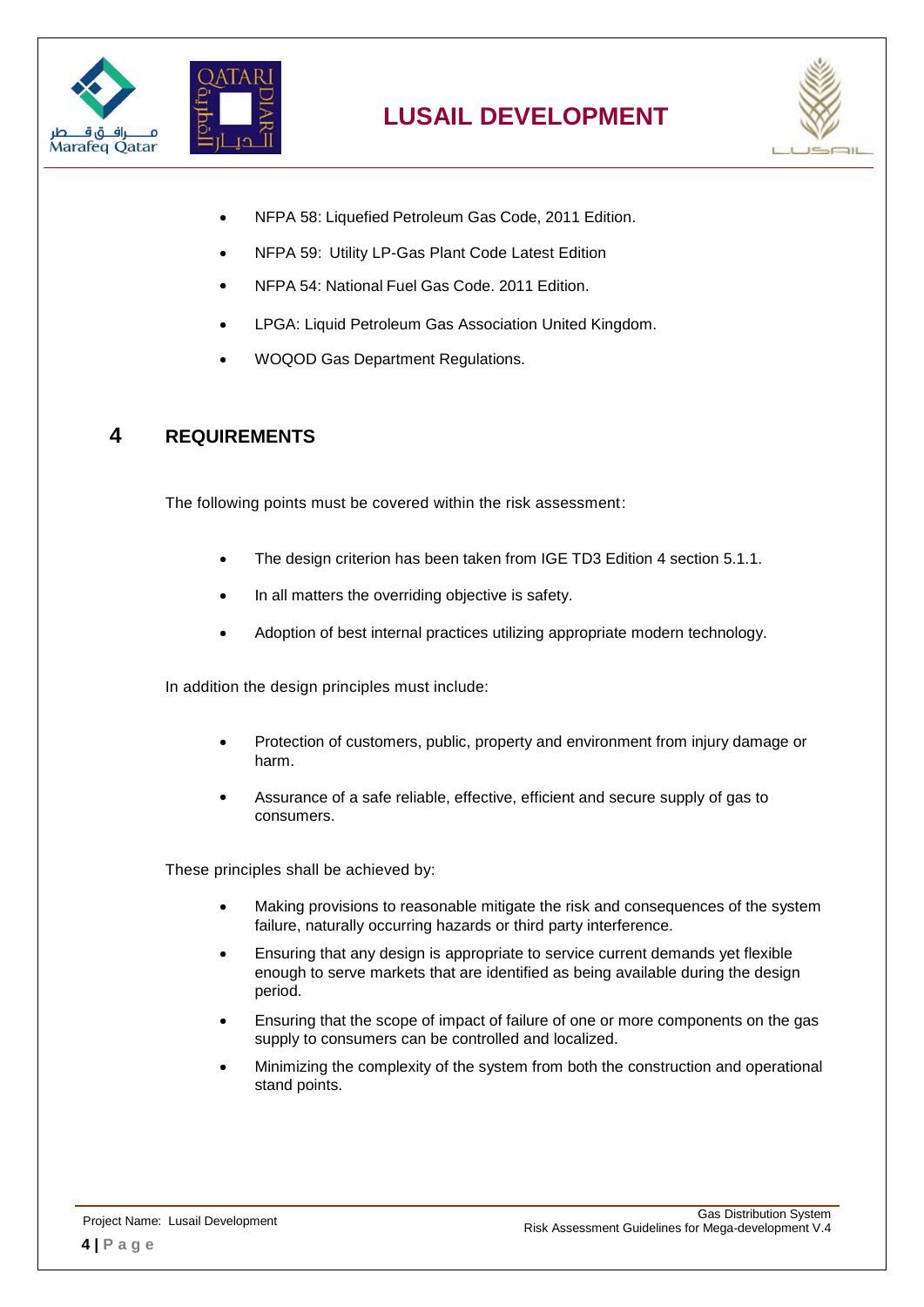

## **LUSAIL DEVELOPMENT**



#### <span id="page-4-0"></span>**5 METHODOLOGY**

The Risk Assessment must be delivered through assessing the capability of the planned network to meet the future gas load whilst meeting the agreed minimum acceptable delivery pressures to end users. The network must be reviewed for the following situations:

- Synthetic Natural Gas (SNG) at 2 bar maximum operating pressure.
- Synthetic Natural Gas (SNG) at 2.4 bar maximum operating pressure.
- Natural Gas (NG) at 4 bar maximum operating pressure.

The sub-developer must undertake a full technical and safety review to ensure that the design is 'fit for purpose' and meets the minimum requirements detailed in IGEM/TD/3 and international best practice where appropriate paying particular attention to:

- General Design configuration.
- The amount of gas released impacting on the consequence of any pipeline failure.
- The minimum proximity distance to normally occupied buildings.
- The minimum proximity distance to other utilities.
- Depth of Pipeline.
- Strategic Valves.
- Emergency valves.
- Special Crossings.
- Security of Supply.
- Service design and Isolation.
- International best practice.
- Pipeline routing.
- Pipe diameter.
- Pipe length.
- Location of inline valves.
- Service connections.